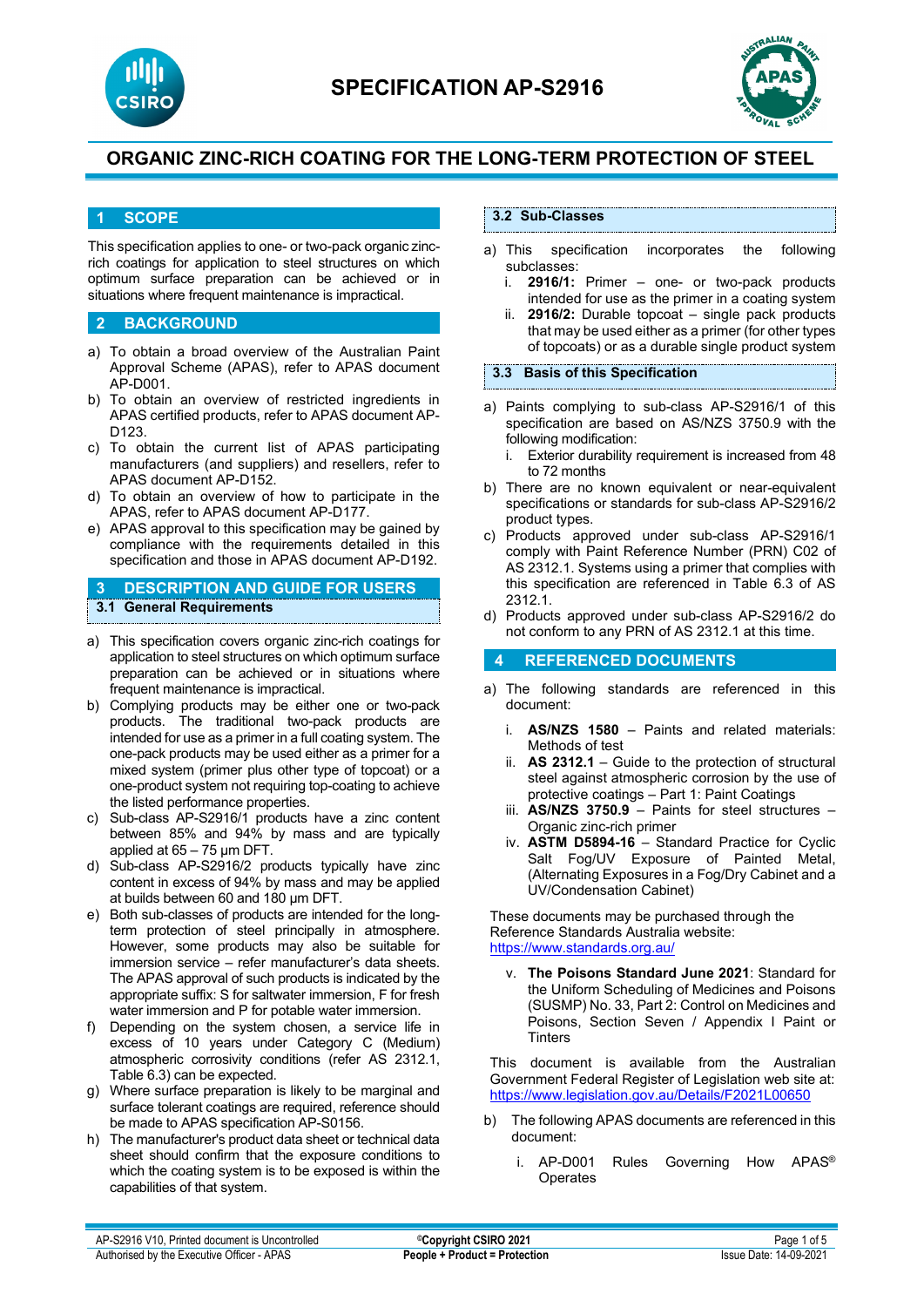



- ii. AP-D123 Restrictions on Ingredients in Product Formulations
- iii. AP-D152 APAS® Participating Manufacturers and Resellers
- iv. AP-D177 Rules Governing How Product Manufacturers participate in APAS®
- v. AP-D181 Volatile Organic Compounds (VOC) Limits
- vi. AP-D192 Rules Governing APAS® Product Certification Scheme
- vii. AP-S0156 Epoxy Mastic High Build Two-Pack Coating for Rusted Steel

All APAS documents are available for download from the APAS website: <https://vs.csiro.au/apas/documents/>

All APAS specifications are available for download from the APAS website: <https://vs.csiro.au/apas/specifications/>

## **5 COMPOSITIONAL REQUIREMENTS 5.1 Binder**

a) The binder composition is not restricted by this specification. Sub-class AP-S2916/1, however, will typically be an organic entity such as epoxy.

#### **5.2 Volatiles**

- a) The volatile portion shall be typically comprised of hydrocarbons.
- b) For VOC content restrictions, refer to APAS document AP-D181.

### **5.3 Pigmentation**

a) The pigmentation shall be chosen to impart the properties detailed in clause 7, Table 1 below.

#### **5.4 Colour**

a) Products approved under this specification are normally only available in grey. The standard of decorative properties of these coatings is expected to be low.

#### **6 PRODUCT APPROVAL REQUIREMENTS 6.1 General Requirements**

a) The product and its application for approval shall comply with the relevant requirements of APAS document AP-D192 during the life of the approval.

#### **6.2 Technical Requirements**

- a) The product shall comply with **all** the requirements of clause 7, Table 1 below.
- b) **CLASS II** (Interim) certification may be granted provided that the following minimum conditions are met:
	- i. All properties in clause 7, Table 1 (with the exception of Resistance to Weathering and Final Accelerated Weathering and/or Resistance to Immersion) have been tested for and shown to comply with stated requirements, **and**

ii. Appropriate case histories of at least 4 years duration complying with APAS document AP-D192 clause 17, Appendix B, are supplied.

#### **6.3 Health and Safety Requirements**

- a) The manufacturer's Safety Data Sheet (SDS) must be studied closely prior to using the product and complied with during use of the product.
- b) As products covered by this specification typically contain solvents, the paint is considered flammable and should be stored away from all sources of heat or ignition.
- c) Containers should be resealed immediately after use and good ventilation provided during use to minimise the risk of fire or explosion and the long-term toxic effects of absorption of the vapour into the lungs.
- d) Care should be taken to avoid contact with the skin using protective clothing and barrier cream. All pumping equipment should be adequately earthed. It is anticipated that most of these products would be applied by operators in well ventilated spray booths or in the field by operators with adequate safety equipment.
- e) Products intended for sale in Australia shall comply with all the requirements of the SUSMP. Products intended for sale in other countries shall comply with all local WHS and environmental requirements.
- f) The product shall comply with all requirements of clause 6.3 and 6.4 of APAS document AP-D192.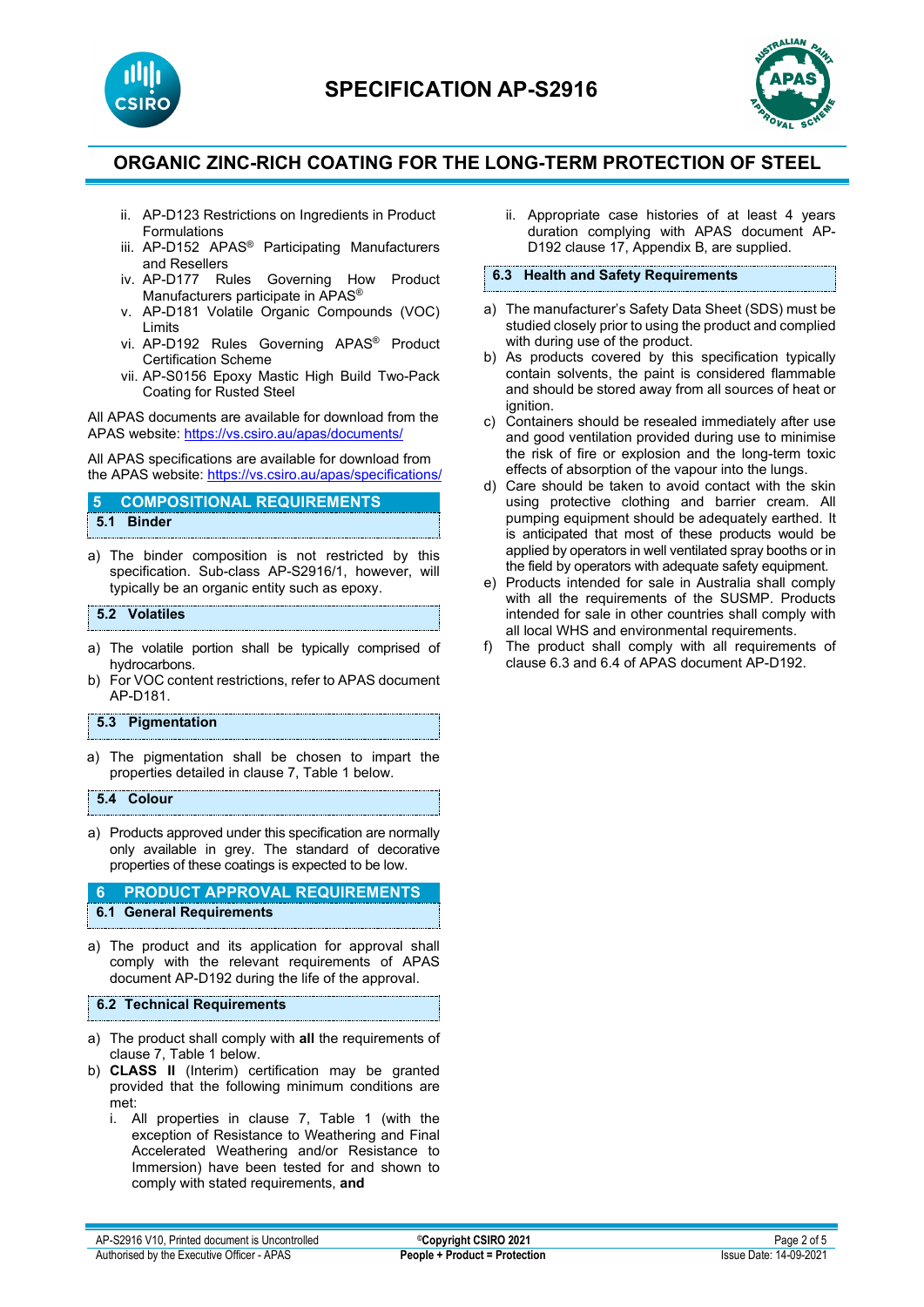



# **7 TABLE 1: PERFORMANCE PROPERTIES**

| <b>TEST</b>                    | <b>AS/NZS</b><br>1580<br><b>METHOD</b> | <b>REQUIREMENTS</b>                                                                                                                                                                                               |  |  |  |
|--------------------------------|----------------------------------------|-------------------------------------------------------------------------------------------------------------------------------------------------------------------------------------------------------------------|--|--|--|
| <b>For EACH Component</b>      |                                        |                                                                                                                                                                                                                   |  |  |  |
| Preliminary Examination        | 103.1                                  | Shall be free of coarse particles, gel and foreign matter.                                                                                                                                                        |  |  |  |
| Storage Stability              | AS/NZS<br>3750.9<br>2.4.3              | A sample stored for 12 months at ambient temperature shall be<br>readily incorporated to produce a uniform, lump-free mixture suitable<br>for application.                                                        |  |  |  |
| <b>VOC Content</b>             | <b>APAS</b><br>AP-D181                 | Refer to APAS document AP-D181 for method and limits.<br>If the APAS specification is not listed on AP-D181, a declaration of<br>VOC content is still required.                                                   |  |  |  |
| <b>Wet Paint Tests</b>         |                                        |                                                                                                                                                                                                                   |  |  |  |
| <b>General Requirements</b>    | <b>AS/NZS</b><br>3750.9                | Shall comply with all the requirements of clause 2 Material<br>Requirements (clause 2.6.5 Resistance to Weathering has been<br>modified as per below).                                                            |  |  |  |
|                                |                                        | All results shall be reported.                                                                                                                                                                                    |  |  |  |
|                                |                                        | <b>NOTE:</b> For one-pack products, the following clause shall not apply:<br>2.5.4 Pot-life assessment.                                                                                                           |  |  |  |
| <b>Volume Solids</b>           | Theoretical<br>Calculation             | To be recorded.                                                                                                                                                                                                   |  |  |  |
| Thinning or Mixing Properties  | 208.1                                  | Using 10% of manufacturers recommended thinner, there shall be no<br>signs of incompatibility.                                                                                                                    |  |  |  |
| Application of Aged Sample     | 205.2 or<br>205.4                      | A sample of the product which has been stored at routine conditions<br>for 12 months, when mixed and sprayed according to manufacturer's<br>instructions, shall produce a uniform finish typical of product type. |  |  |  |
| <b>VOC Content</b>             | <b>APAS</b><br>AP-D181                 | Refer to APAS document AP-D181 for method and limits.                                                                                                                                                             |  |  |  |
|                                |                                        | If the APAS specification is not listed on AP-D181, a declaration of<br>VOC content is still required.                                                                                                            |  |  |  |
| Dry Film Tests (65 - 75µm DFT) |                                        |                                                                                                                                                                                                                   |  |  |  |
| Specular Gloss (60°)           | 602.2                                  | To be recorded.                                                                                                                                                                                                   |  |  |  |
| Impact Resistance              | 406.1<br>Method A                      | 2 kg mass falling from 40 cm direct impact shall show no signs of film<br>cracking or adhesive failure.                                                                                                           |  |  |  |
| Adhesion                       | 408.2<br>Method B                      | Less than or equal to rating 1.                                                                                                                                                                                   |  |  |  |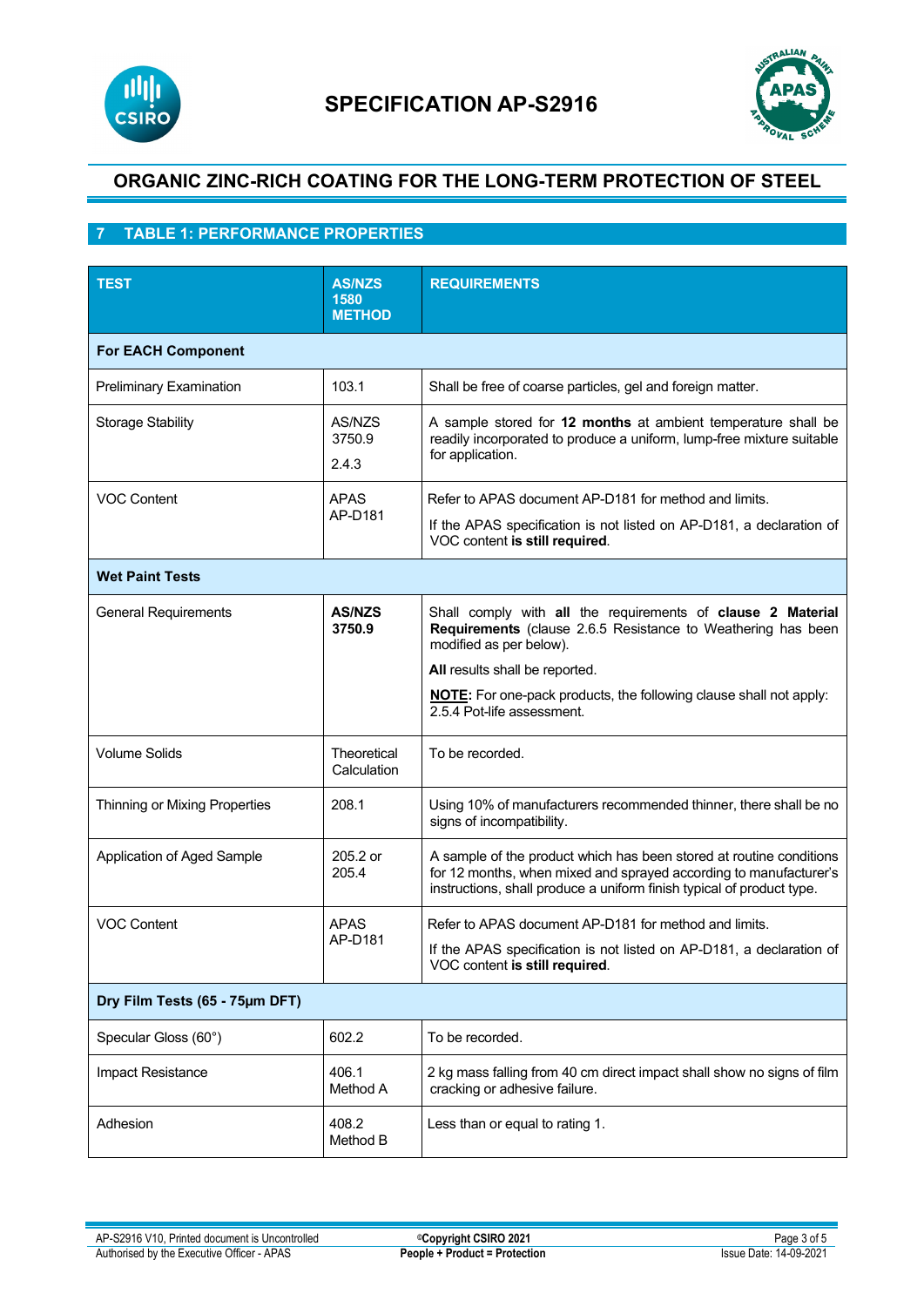



| <b>TEST</b>                                              | <b>AS/NZS</b><br>1580<br><b>METHOD</b>             | <b>REQUIREMENTS</b>                                                                                                                                          |                                                          |  |
|----------------------------------------------------------|----------------------------------------------------|--------------------------------------------------------------------------------------------------------------------------------------------------------------|----------------------------------------------------------|--|
| Dry Film Tests (65 - 75um DFT) - Cont.,                  |                                                    |                                                                                                                                                              |                                                          |  |
| Interim Accelerated Weathering                           | ASTM D5894                                         | Sub-class AP-S2916/1: After 1000 hours the ratings shall be:                                                                                                 |                                                          |  |
|                                                          |                                                    | Checking<br>Cracking<br><b>Blistering</b><br><b>Flaking and Peeling</b><br>Visible corrosion<br>Sub-class AP-S2916/2: After 2000 hours the ratings shall be: | $\leq 0$<br>$\leq 0$<br>$\leq 0$<br>$\leq 0$<br>$\leq 0$ |  |
|                                                          |                                                    | Checking<br>Cracking<br><b>Blistering</b><br><b>Flaking and Peeling</b><br>Visible corrosion                                                                 | $\leq 0$<br>$\leq 0$<br>$\leq 0$<br>$\leq 0$<br>$\leq 0$ |  |
| Resistance to Weathering                                 | 457.1                                              | After 72 months exposure at all 3 atmospheric exposure sites (listed<br>in APAS document AP-D192, clause 12), the ratings shall be:                          |                                                          |  |
|                                                          | 481.1.7<br>481.1.8<br>481.1.9<br>481.1.10<br>481.3 | Checking<br>Cracking<br><b>Blistering</b><br><b>Flaking and Peeling</b><br>Visible corrosion                                                                 | $\leq 0$<br>$\leq 0$<br>$\leq 0$<br>$\leq 0$<br>$\leq 0$ |  |
| Resistance to Immersion - Salt and<br><b>Fresh Water</b> |                                                    | After 48 months exposure at an appropriate site, the ratings for the<br>coating shall be:                                                                    |                                                          |  |
| For 2916F and 2916S approvals<br>only                    | 481.1.7<br>481.1.8<br>481.1.9<br>481.1.10<br>481.3 | Checking<br>Cracking<br><b>Blistering</b><br><b>Flaking and Peeling</b><br>Corrosion                                                                         | 0<br>0<br>0<br>0<br>$\leq 1$                             |  |
| <b>Final Accelerated Weathering</b>                      | ASTM D5894                                         | Sub-class AP-S2916/1: After 2000 hours the ratings shall be:                                                                                                 |                                                          |  |
|                                                          |                                                    | Checking<br>Cracking<br><b>Blistering</b><br>Flaking and Peeling<br>Visible corrosion                                                                        | $\leq 0$<br>$\leq 0$<br>$\leq 0$<br>$\leq 0$<br>$\leq 1$ |  |
|                                                          |                                                    | Sub-class AP-S2916/2: After 4000 hours the ratings shall be:                                                                                                 |                                                          |  |
|                                                          |                                                    | Checking<br>Cracking<br><b>Blistering</b><br><b>Flaking and Peeling</b><br>Visible corrosion                                                                 | $\leq 0$<br>$\leq 0$<br>≤0<br>$\leq 0$<br>$\leq 0$       |  |